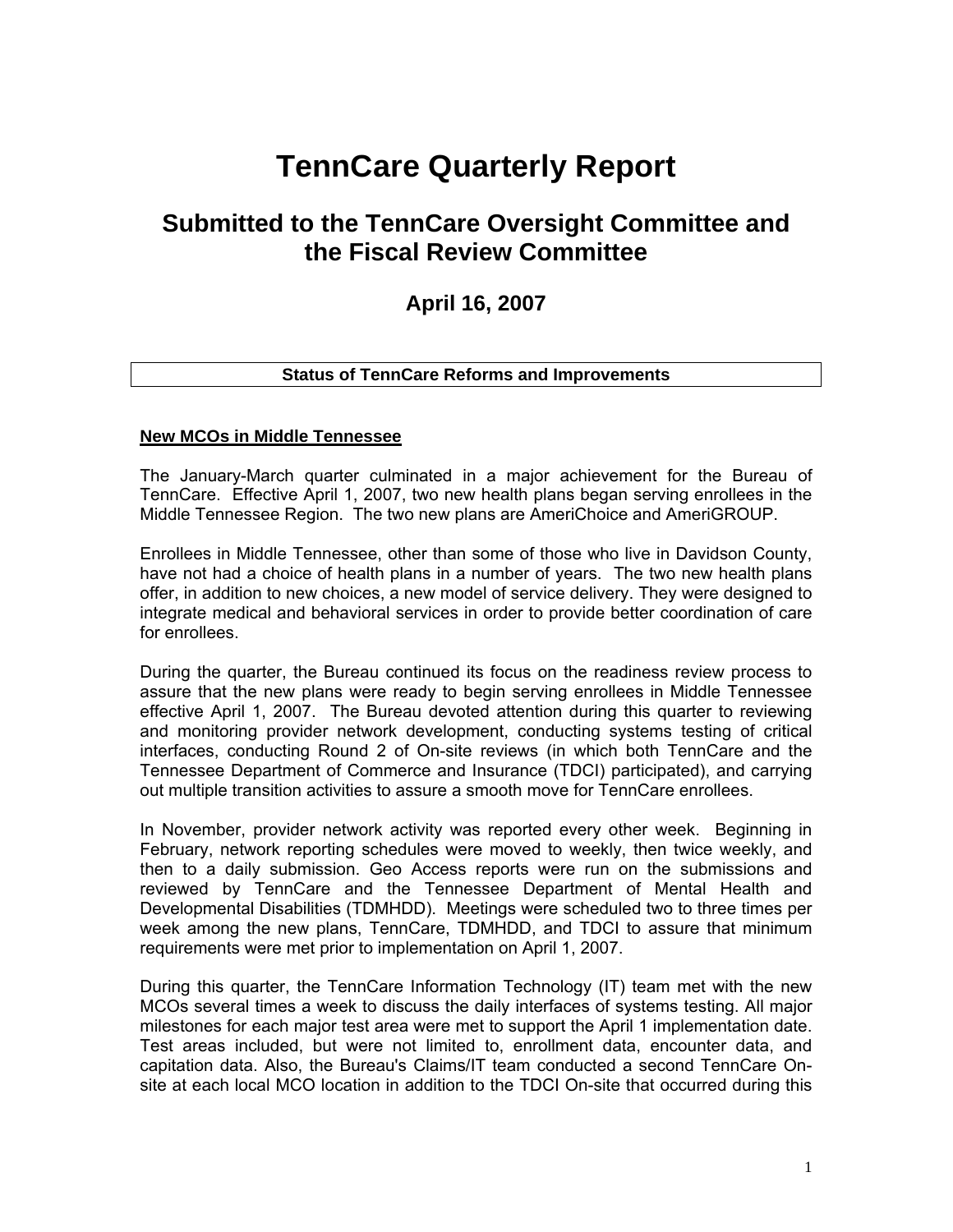quarter. Follow-up responses were requested and reviewed to assure that TennCare specific requirements were understood and would be met for April 1st.

In February, TennCare prepared and disseminated communication materials consisting of a Policy Brief, Fact Sheet, and Frequently Asked Questions (FAQs) to advocates, providers, and legislators in order to assist with any questions or issues that might be encountered during the transition. Letters were sent to all enrollees informing them of the upcoming changes. TennCare created a team within the Bureau, as well as requiring transition teams within each plan, to assist enrollees and providers during the transition period.

While this is not an exhaustive listing, below are several of the activities included as a part of the transition plan:

- Provision of a prepared transition plan to existing Managed Care Contractors (MCCs) (TennCare Select, VHP and Magellan) and the new Middle Tennessee Managed Care Organizations (MCOs)
- Conduct of multiple meetings with exiting MCCs, the new Middle Tennessee MCOs, and the Department of Children's Services (DCS) to discuss possible issues and needs for enrollees, providers, and plans during transition
- Transmission of enrollee files from exiting MCCs to new Middle Tennessee MCOs through TennCare, including private duty nursing cases, primary care provider (PCP) files, case management information, prior authorization files, disease management information, recent surgeries, prenatal cases, chronic high risk cases, etc.
- Connection of Case Managers between exiting MCCs and Middle Tennessee MCOs for transition of care purposes.

# **Implementation of "soft limits"**

On February 1, 2007, TennCare implemented a modification to the pharmacy program. A new process, originally called "soft limits" and now called the "Prescriber Attestation Process," was put in place to allow enrollees who are subject to a limit on outpatient drugs to obtain additional prescriptions in urgent circumstances.

TennCare Medicaid adults are limited to five prescriptions per month, of which two must be generic drugs. This limit applies to all adults aged 21 and older except for those who are in Nursing Facilities and those who are being served in Home and Community Based Services (HCBS) waiver programs.

Over 600 medications have been identified for the "Prescriber Attestation Process." Under this process, when an enrollee has reached a benefit limit and his prescriber contacts TennCare and attests that the enrollee has an urgent need for one of these drugs, TennCare will provide coverage for it.

The State already had an "Auto Exemption Process," formerly called the "Short List." The Auto Exemption Process is a list of over 500 drugs that do not count against an enrollee's benefit limit.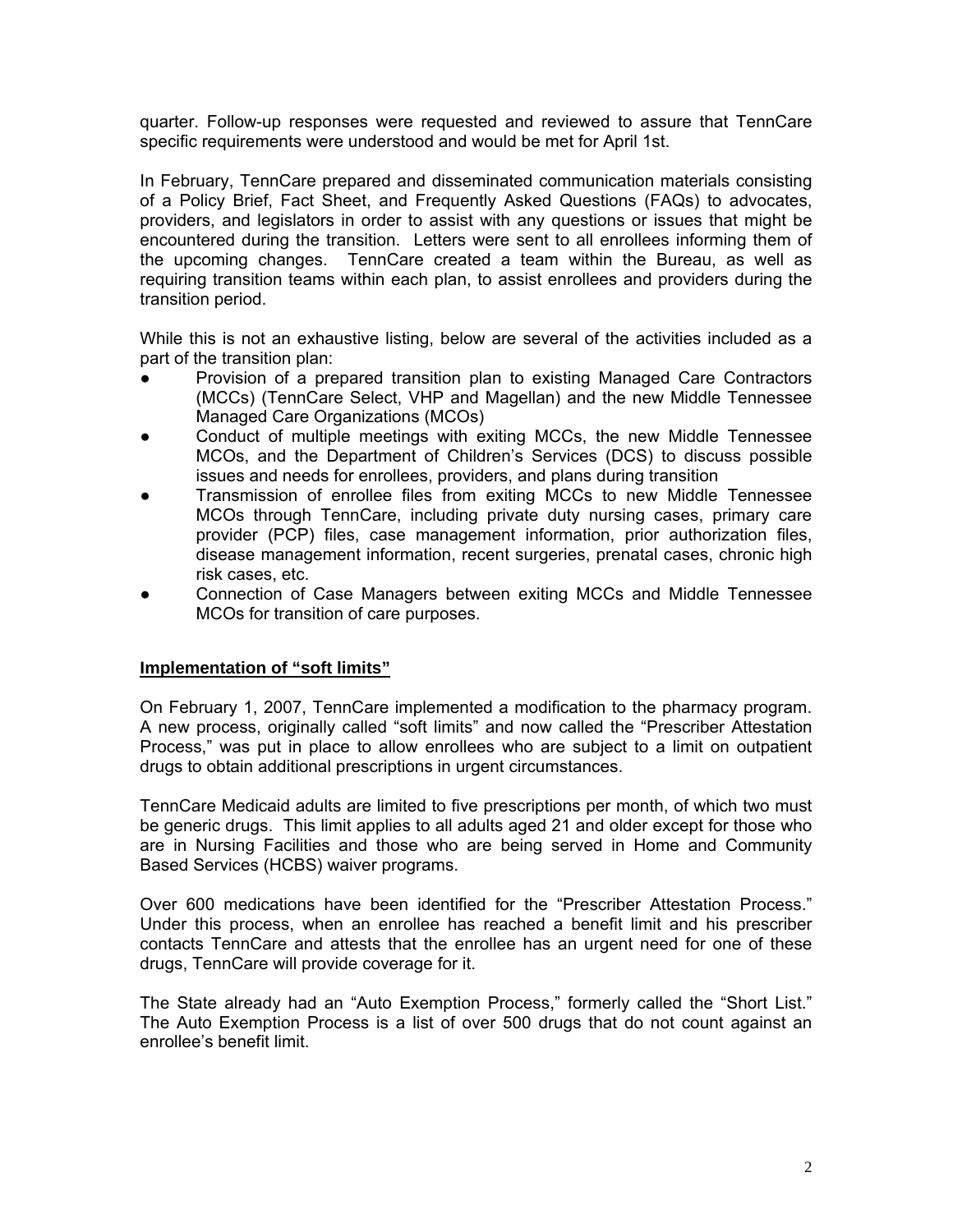# **Consolidation of Elderly and Disabled Home and Community Based Services (HCBS) waiver programs**

Upon receiving relief in *Ware v. Goetz* this quarter, the State proceeded with the consolidation of the three Elderly and Disabled Home and Community Based Services (HCBS) waivers. Enrollees participating in the ADAPT waivers in Davidson, Hamilton, and Knox Counties and enrollees participating in the Shelby County HCBS waiver are in the process of transitioning into the statewide HCBS waiver, where they will have access to an expanded array of services including Personal Care Attendant, Adult Day Care, and In-Home Respite. This transition is proceeding in accordance with a protocol developed by the State and approved by the Court to assure the health, safety, and welfare of all enrollees.

# **Waiver extension**

Bureau staff spent a great deal of time this quarter reformatting the waiver documents in an effort to secure CMS approval of an extension of the TennCare waiver.

As mentioned in the last quarterly report, the current TennCare waiver ("TennCare II") was granted in 2002 for a period of five years (July 1, 2002, through June 30, 2007). It is a Section 1115(a) demonstration waiver. In June 2006 the State sent CMS a letter asking for a three-year extension of the waiver under the Section 1115(e) authority. In November 2006 CMS denied the State's request for an extension under the Section 1115(e) authority and directed the State to submit a waiver extension request under the Section 1115(a) authority. This process required a reworking of the waiver documents. Once approved, the new Section 1115(a) extension is expected to be effective from July 1, 2007, through June 30, 2010. It is not envisioned that the waiver extension will involve any substantial changes in the programmatic aspects of the original waiver.

Weekly conference calls were held with CMS during this quarter, and the Bureau responded to all requests from CMS. Data runs were done on multiple occasions, and details regarding the programmatic aspects of the waiver were reworked and refined.

CMS submitted the revised waiver documents to the federal Office of Management and Budget (OMB) for their review on April 4, 2007.

#### **Standard Spend Down (SSD) program**

In the last quarterly report, we indicated that CMS had approved the proposed Standard Spend Down (SSD) program, which would enable the State to add up to 100,000 adults who are aged, blind, disabled, or caretaker relatives of Medicaid-eligible dependent children and who have incurred unpaid medical bills of a sufficient size to "spend down" to the income level used in the Medicaid Medically Needy program for pregnant women and children. This new population is to be a demonstration population and not a Medicaid population.

One of the Special Terms and Conditions of the TennCare waiver is a commitment not to enroll demonstration eligibles during the last six months of the waiver. Since the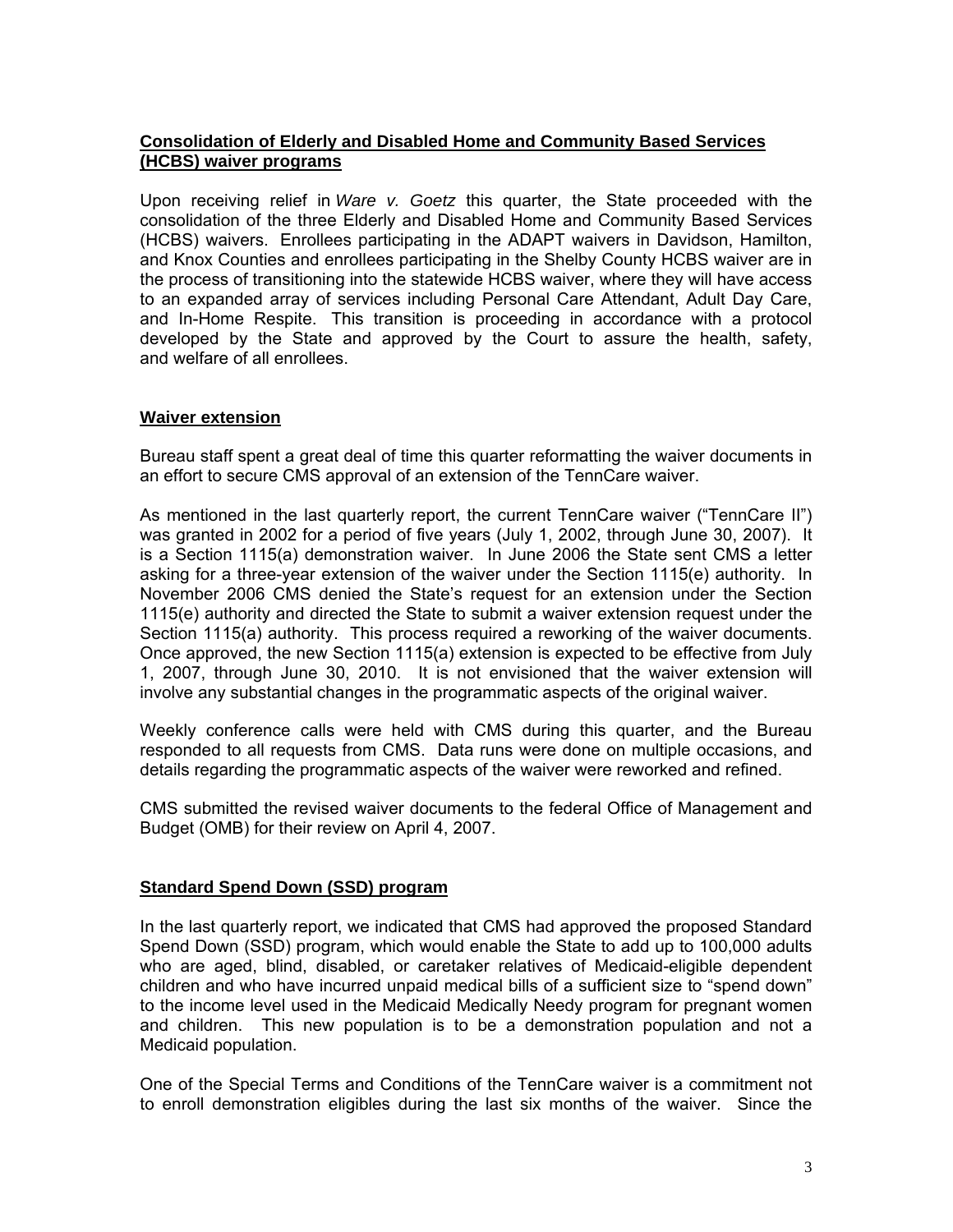requested extension of the waiver has not yet been approved (see above section), the State does not believe it is in a position to implement the amendment until agreement has been reached on the terms, conditions, and budgetary authority under which the demonstration will be extended as of July 1, 2007. The State has therefore requested that CMS move expeditiously to approve the request for waiver extension so that it may implement the SSD amendment.

#### **Essential Access Hospital (EAH) payments**

 The TennCare Bureau continued to make Essential Access Hospital payments during this period. Essential Access Hospital payments are payments from a pool of \$100 million (\$35,292,500 in state dollars) appropriated by the General Assembly.

The methodology for distributing these funds specifically considers each hospital's relative contribution to providing services to TennCare members, while also acknowledging differences in payer mix and hospitals' relative ability to make up TennCare losses. Data from the Hospital Joint Annual Report is used to determine hospitals' eligibility for these payments. Eligibility is determined each quarter based on each hospital's participation in TennCare. In order to receive a payment for the quarter, a hospital must be a contracted provider with TennCare Select and at least one other Managed Care Organization (MCO), and it must have contracted with TennCare Select for the entire quarter that the payment represents. Excluded from the Essential Access Hospital payments are critical access hospitals, which receive cost-based reimbursement from the TennCare program and therefore do not have unreimbursed TennCare costs, and the five state mental health institutes.

Essential Access Hospital payments for the third quarter of State Fiscal Year 2007 are shown in the following table.

| <b>Hospital Name</b>                           | <b>FY 2007</b><br>3rd Qtr EAH |
|------------------------------------------------|-------------------------------|
| Methodist Medical Center of Oak Ridge          | \$167,155                     |
| Ridgeview Psychiatric Hospital and Center      | \$51,327                      |
| <b>Bedford County Medical Center</b>           | \$70,552                      |
| <b>Blount Memorial Hospital</b>                | \$122,068                     |
| <b>Bradley Memorial Hospital</b>               | \$111,455                     |
| <b>Cleveland Community Hospital</b>            | \$123,243                     |
| Saint Mary's Medical Center of Campbell County | \$73,691                      |
| <b>Jellico Community Hospital</b>              | \$131,125                     |
| <b>Stones River Hospital</b>                   | \$51,649                      |
| <b>Baptist Memorial Hospital-Huntingdon</b>    | \$32,449                      |
| McKenzie Regional Hospital                     | \$40,463                      |
| <b>Sycamore Shoals Hospital</b>                | \$61,720                      |
| <b>Claiborne County Hospital</b>               | \$110,871                     |
| <b>Cumberland River Hospital</b>               | \$15,920                      |
| <b>Baptist Hospital of Cocke County</b>        | \$186,795                     |
| <b>United Regional Medical Center</b>          | \$126,006                     |
| Harton Regional Medical Center                 | \$92,811                      |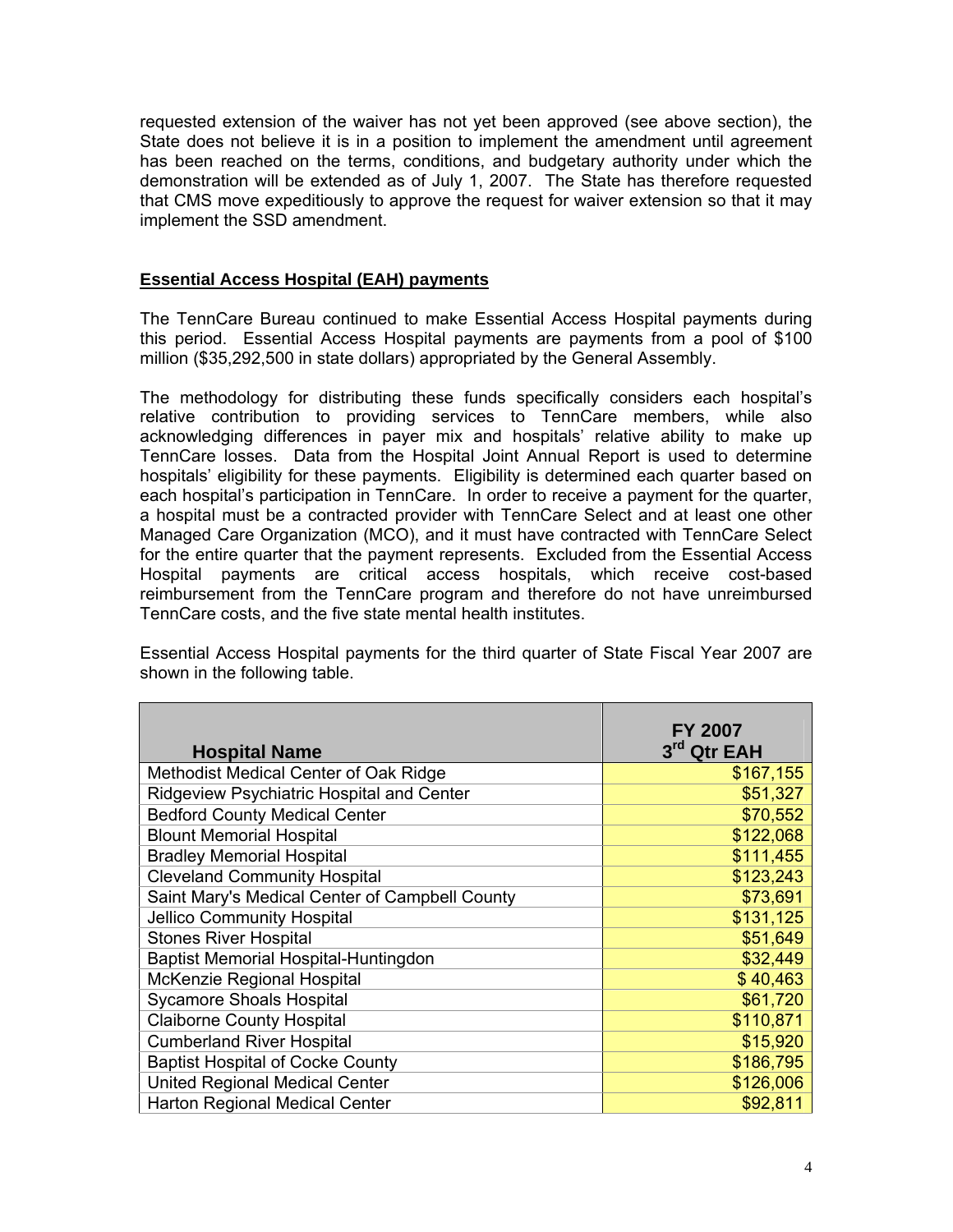| <b>Hospital Name</b>                          | <b>FY 2007</b><br>3rd Qtr EAH |
|-----------------------------------------------|-------------------------------|
| <b>Cumberland Medical Center</b>              | \$115,185                     |
| Southern Hills Medical Center                 | \$122,459                     |
| <b>Tennessee Christian Medical Center</b>     | \$444,082                     |
| Metro Nashville General Hospital              | \$1,033,500                   |
| <b>Baptist Hospital</b>                       | \$200,741                     |
| Vanderbilt University Hospital                | \$2,742,194                   |
| <b>Centennial Medical Center</b>              | \$247,535                     |
| <b>Summit Medical Center</b>                  | \$138,816                     |
| <b>Baptist Women's Treatment Center</b>       | \$2,784                       |
| Vanderbilt Stallworth Rehabilitation Hospital | \$32,700                      |
| Decatur County General Hospital               | \$26,182                      |
| <b>Baptist DeKalb Hospital</b>                | \$30,267                      |
| <b>Horizon Medical Center</b>                 | \$102,164                     |
| <b>Dyersburg Regional Medical Center</b>      | \$117,548                     |
| Methodist Healthcare Fayette                  | \$41,069                      |
| Jamestown Regional Medical Center             | \$76,889                      |
| <b>Emerald Hodgson Hospital</b>               | \$21,585                      |
| Southern Tennessee Medical Center             | \$72,544                      |
| <b>Gibson General Hospital</b>                | \$36,391                      |
| <b>Humboldt General Hospital</b>              | \$75,356                      |
| <b>Hillside Hospital</b>                      | \$81,743                      |
| Laughlin Memorial Hospital                    | \$70,706                      |
| Takoma Adventist Hospital                     | \$60,368                      |
| Morristown Hamblen Healthcare System          | \$152,515                     |
| Lakeway Regional Hospital                     | \$123,693                     |
| <b>Erlanger Medical Center</b>                | \$1,655,839                   |
| <b>Erlanger North Hospital</b>                | \$32,447                      |
| <b>Parkridge Medical Center</b>               | \$75,688                      |
| East Ridge Hospital                           | \$137,939                     |
| <b>Valley Hospital</b>                        | \$143,235                     |
| <b>Bolivar General Hospital</b>               | \$36,901                      |
| Hardin County General Hospital                | \$108,295                     |
| Wellmont Hawkins County Memorial Hospital     | \$67,615                      |
| <b>Haywood Park Community Hospital</b>        | \$48,253                      |
| <b>Henderson County Community Hospital</b>    | \$23,863                      |
| <b>Henry County Medical Center</b>            | \$92,719                      |
| Jefferson Memorial Hospital                   | \$49,177                      |
| Fort Sanders Regional Medical Center          | \$276,516                     |
| Saint Mary's Health System                    | \$175,577                     |
| <b>Baptist Hospital of East Tennessee</b>     | \$100,907                     |
| University of Tennessee Memorial Hospital     | \$1,713,397                   |
| East Tennessee Children's Hospital            | \$445,851                     |
| Fort Sanders Parkwest Medical Center          | \$98,622                      |
| <b>Crockett Hospital</b>                      | \$62,465                      |
| <b>Lincoln Medical Center</b>                 | \$41,525                      |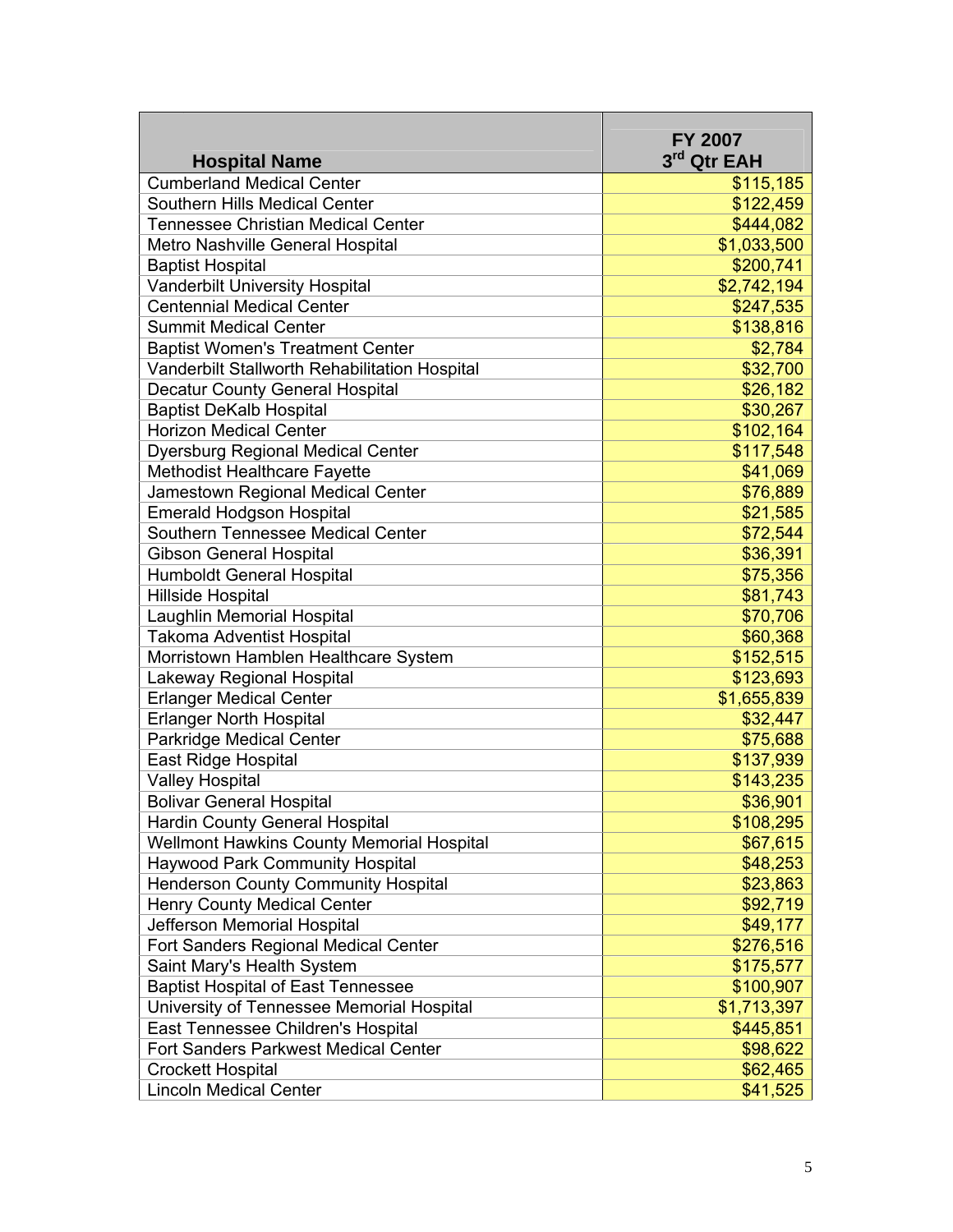| <b>Hospital Name</b>                                                         | <b>FY 2007</b><br>3rd Qtr EAH |
|------------------------------------------------------------------------------|-------------------------------|
| Fort Sanders Loudon Medical Center                                           | \$45,364                      |
| <b>Woods Memorial Hospital</b>                                               | \$35,419                      |
| <b>Athens Regional Medical Center</b>                                        | \$51,964                      |
| <b>McNairy Regional Hospital</b>                                             | \$38,967                      |
| Jackson Madison County General Hospital                                      | \$634,000                     |
| Regional Hospital of Jackson                                                 | \$113,707                     |
| Pathways of Tennessee                                                        | \$104,651                     |
| <b>Grandview Medical Center</b>                                              | \$53,157                      |
| <b>Maury Regional Hospital</b>                                               | \$183,819                     |
| <b>Sweetwater Hospital Association</b>                                       | \$147,976                     |
| <b>Gateway Medical Center</b>                                                | \$153,099                     |
| <b>Baptist Memorial Hospital Union City</b>                                  | \$97,605                      |
| Livingston Regional Hospital                                                 | \$52,232                      |
| <b>Cookeville Regional Medical Center</b>                                    | \$122,818                     |
| <b>Roane Medical Center</b>                                                  | \$60,204                      |
| <b>Northcrest Medical Center</b>                                             | \$146,323                     |
| Middle Tennessee Medical Center                                              | \$219,841                     |
| <b>Baptist Treatment Center of Murfreesboro</b>                              | \$7,451                       |
| <b>Stonecrest Medical Center</b>                                             | \$65,321                      |
| <b>Scott County Hospital</b>                                                 | \$84,586                      |
| <b>Fort Sanders Sevier Medical Center</b>                                    | \$153,984                     |
| Regional Medical Center (The Med)                                            | \$4,641,856                   |
| Saint Jude Children's Research                                               | \$258,933                     |
| <b>Methodist Healthcare South</b>                                            | \$135,974                     |
| <b>Methodist University Healthcare</b>                                       | \$409,874                     |
| <b>Methodist Healthcare North</b>                                            | \$142,149                     |
| Methodist Healthcare Lebonheur                                               | \$804,149                     |
| <b>Delta Medical Center</b>                                                  | \$150,581                     |
| Saint Francis Hospital                                                       | \$409,364                     |
| <b>Community Behavioral Health</b>                                           | \$74,206                      |
| <b>Smith County Memorial Hospital</b>                                        | \$25,737                      |
| <b>Wellmont Bristol Regional Medical Center</b>                              | \$237,628                     |
| <b>Wellmont Holston Valley Medical Center</b><br><b>Indian Path Pavilion</b> | \$245,112                     |
| Tennessee Christian Medical Center-Portland                                  | \$35,848<br>\$39,629          |
| <b>Sumner Regional Medical Center</b>                                        | \$159,594                     |
| <b>Hendersonville Medical Center</b>                                         | \$57,045                      |
| <b>Baptist Memorial Hospital-Tipton</b>                                      | \$101,829                     |
| <b>Unicoi County Memorial Hospital</b>                                       | \$25,312                      |
| <b>River Park Hospital</b>                                                   | \$58,559                      |
| North Side Hospital                                                          | \$52,606                      |
| Johnson City Specialty Hospital                                              | \$13,241                      |
| Johnson City Medical Center Hospital                                         | \$713,213                     |
| Woodridge Psychiatric Hospital                                               | \$90,733                      |
| <b>Wayne Medical Center</b>                                                  | \$24,573                      |
|                                                                              |                               |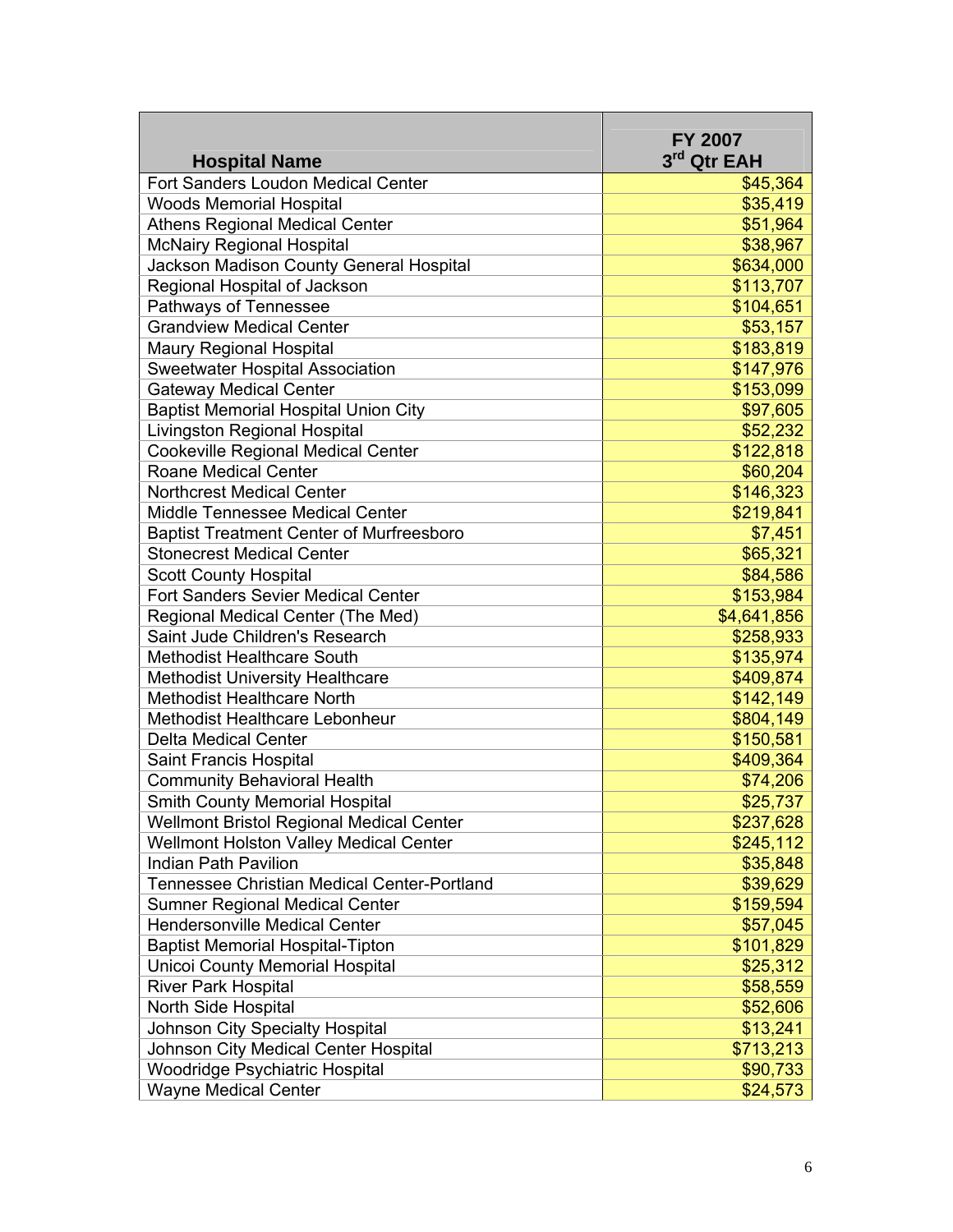| <b>Hospital Name</b>                   | <b>FY 2007</b><br>3rd Qtr EAH |
|----------------------------------------|-------------------------------|
| <b>Volunteer Community Hospital</b>    | \$31,715                      |
| <b>White County Community Hospital</b> | \$36,248                      |
| <b>University Medical Center</b>       | \$326,657                     |
| <b>TOTAL</b>                           | \$25,000,000                  |

#### **Reverification Status**

Reverification of demonstration eligibles continued to be on hold during this quarter but will begin soon.

#### **Status of Filling Top Leadership Positions in the Bureau**

Four key appointments were made during this quarter.

**Patti Killingsworth** was appointed January 1, 2007, as Chief of Long Term Care Operations. Ms. Killingsworth will oversee and direct the Long Term Care and Developmental Disability Services Divisions, with responsibility for all activities related to long-term care facilities, including nursing homes and oversight of Section 1915 Home and Community Based Waiver projects for persons who are elderly and/or disabled and persons who are mentally retarded. Prior to this appointment, Ms. Killingsworth was Director of Member Services for the Bureau of TennCare.

**Tracy Purcell** was appointed January 1, 2007, as Director of Member Services. Ms. Purcell oversees the processing of all TennCare medical, behavioral health, pharmacy, and dental appeals filed by TennCare enrollees. She supervises the TennCare Solutions Unit, as well as the Administrative Solutions Unit, the Valid Factual Dispute Unit, the Medical Solutions Unit, the Directives Solutions Unit, the Legal Solutions Unit, and the Single State Agency Unit. In addition to the above responsibilities, Ms. Purcell coordinates communications with members and directs eligibility policy.Prior to this appointment, Ms. Purcell served as Director of Eligibility Services for the Bureau of TennCare.

**Jeanne Jordan, M.D.** was appointed February 1, 2007, as Associate Medical Director. Dr. Jordan provides input on all aspects of medical policy and medical decision making related to children enrolled in the TennCare program. Dr. Jordan has previously served as Chief Medical Officer, Tulane University Hospital and Clinic; Assistant Dean, Tulane University Hospital and Clinic Affairs; and, Assistant Professor of Pediatrics at both Tulane University and the University of Alabama, Tuscaloosa.

**Judy Womack** was appointed February 1, 2007, as the Director of Quality Oversight. Ms. Womack is responsible for monitoring the quality of care delivered through the TennCare program's Managed Care Contractors (MCCs). Ms. Womack previously served in the Bureau of TennCare as Managed Care Director, Quality Oversight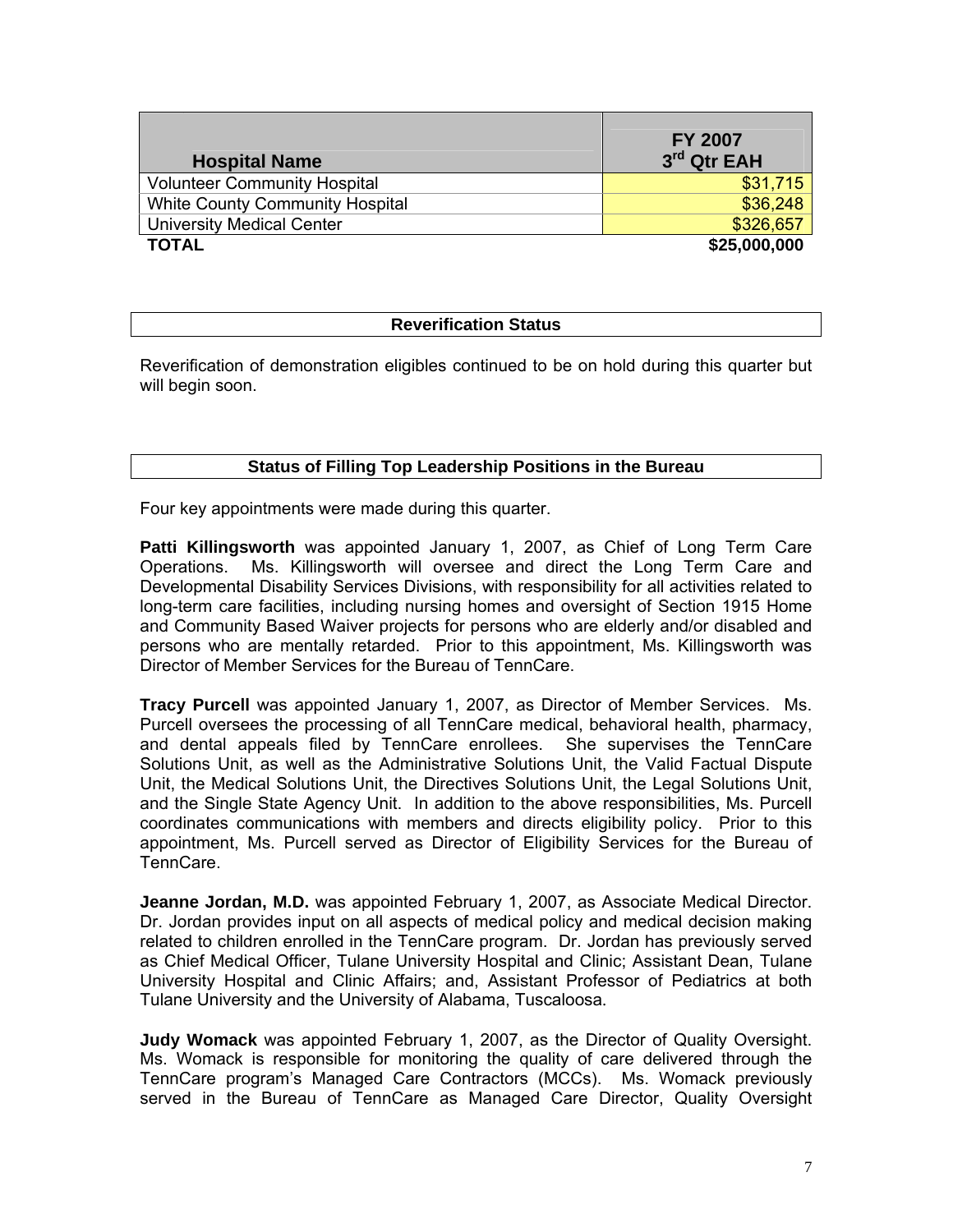Division. In addition, Ms. Womack has more than 20 years of experience managing and directing a broad array of public health programs.

# **Number of Recipients on TennCare and Costs to the State**

**Number of recipients.** As of the end of the quarter, there were 1,204,852 enrollees on TennCare: 1,170,056 Medicaid eligibles and 34,796 Uninsureds and Uninsurables (Medically Eligibles).

**TennCare spending.** During the first quarter of calendar year 2007 (January through March), TennCare spent \$718,907,500 for managed care organization (MCO) services, \$107,212,100 for behavioral health organization (BHO) services, \$35,977,100 for dental benefit manager (DBM) services, and \$172,637,400 for pharmacy benefits manager (PBM) services. The State's Medicare clawback payment was  $$54,083,300.<sup>1</sup>$  $$54,083,300.<sup>1</sup>$  $$54,083,300.<sup>1</sup>$  (The "clawback" refers to the payment required under the Medicare program's new Part D pharmacy program. Pharmacy benefits for Medicaid/Medicare dual eligibles, which had formerly been provided by TennCare, were shifted to the Medicare program on January 1, 2006. The "clawback" payment is intended to be roughly the amount of state funds that the state Medicaid program would have paid if it had continued to pay for outpatient prescription drugs for persons dually eligible for Medicare and Medicaid.)

# **Viability of MCOs in the TennCare Program**

# **Claims payment analysis**

The prompt pay requirements of T.C.A. § 56-32-226(b) mandate that each health maintenance organization and behavioral health organization ensure that 90% of clean claims for payment for services delivered to a TennCare enrollee are paid within 30 calendar days of the receipt of such claims and 99.5% of all provider claims are processed within 60 calendar days of receipt. TennCare's contract with its Dental Benefit Manager (DBM) requires that the DBM also process claims in accordance with this statutory standard.

TennCare's contract with its Pharmacy Benefits Manager (PBM) requires that the PBM must pay 95% of all clean claims within 20 calendar days of receipt and the remaining 5% of clean claims within the following 10 calendar days.

TDCI requested data files of all TennCare processed claims from TennCare Managed Care Organizations (MCOs), Behavioral Health Organizations (BHOs), the DBM, and the PBM for the months of November and December 2006 and January 2007. TDCI also requested data files of pended TennCare claims and a paid claims triangle from November 1, 2005 through January 31, 2007.

<span id="page-7-0"></span> $\overline{a}$  $1$  These figures are unaudited as of April 9, 2007.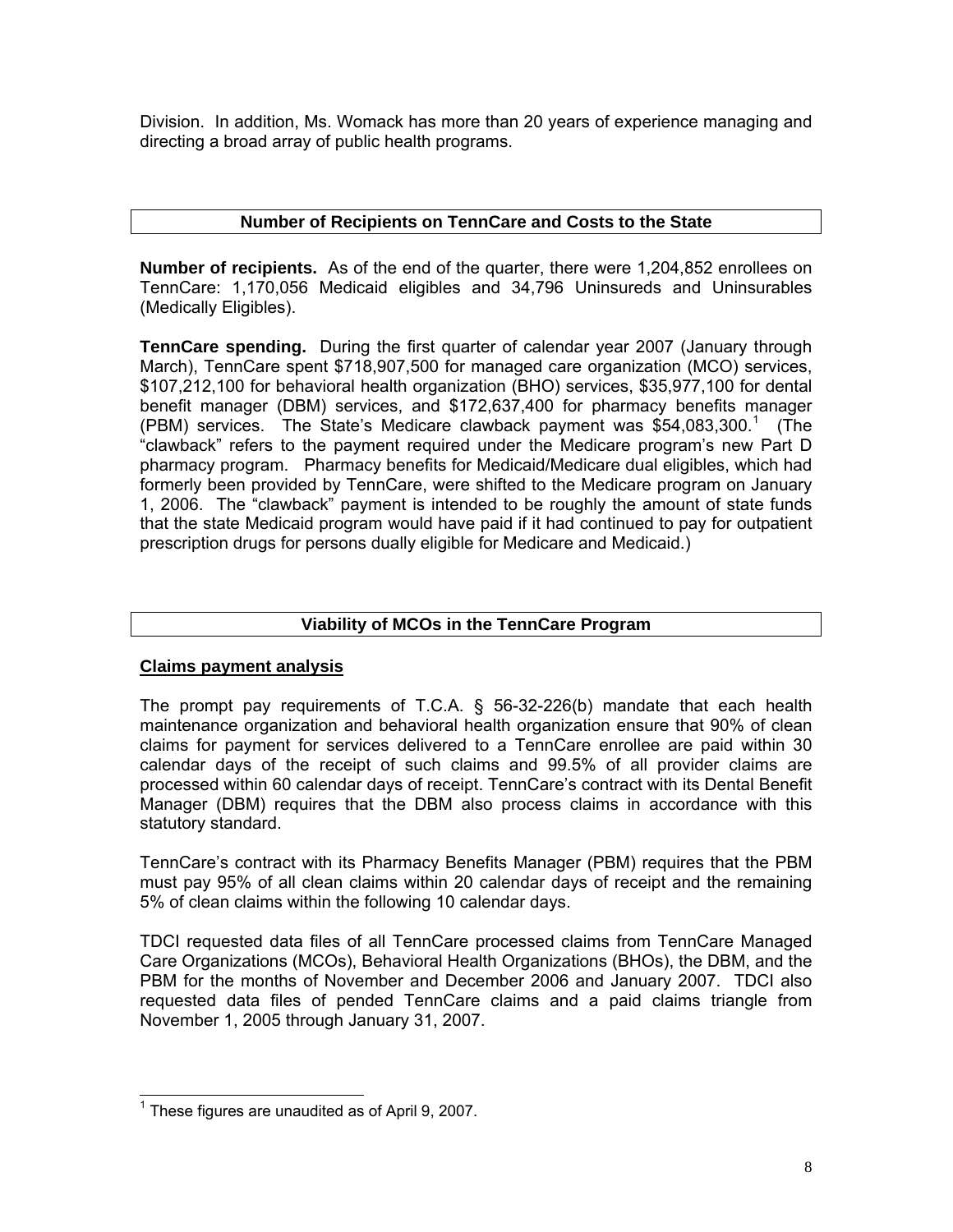Except for Preferred Health Partnership of Tennessee ("PHP") and UAHC Health Plan of Tennessee ("UAHC") all MCOs, BHOs and the PBM were in compliance with the prompt pay requirements for November and December 2006 and January 2007. PHP was out of compliance for December 2006 and January 2007. In December, PHP processed only 85% of clean claims within 30 calendar days of receipt. In January, PHP processed only 78% of clean claims within 30 calendar days of receipt. Because of its noncompliance, PHP has been required to submit claims data files monthly until PHP processes claims timely for three consecutive months. Tests of PHP's monthly data file for February found that PHP remained out of compliance, processing only 86% of clean claims within 30 calendar days of receipt. PHP has failed to meet the prompt pay requirements for seven of the last 12 months tested. TDCI will levy an administrative penalty for PHP's failure to timely process claims in accordance with the prompt pay statute.

UAHC was out of compliance with the prompt pay requirements for the months of November and December 2006 and January 2007. In November UAHC processed only 85% of clean claims within 30 calendar days of receipt. In December UAHC processed only 76% of clean claims within 30 calendar days of receipt. In January, UAHC processed only 86% of clean claims within 30 calendar days of receipt. Because of its non-compliance, UAHC has been required to submit monthly data files until UAHC processes claims timely for three consecutive months. Tests of UAHC's monthly data file for February found that UAHC was in compliance with the prompt pay requirements. If UAHC remains in compliance for March and April 2007, it will return to quarterly submission of data files and TDCI will not assess an administrative penalty against UAHC.

# **Net worth requirement**

As of December 31, 2006, TennCare MCOs/BHOs reported net worth as indicated in the table below. TDCI has not adjusted the net worth reported on the NAIC annual statements. TDCI's calculations for the net worth requirement reflect payments made for the calendar year ending December 31, 2006, including payments made under the "stabilization plan." Net Worth Reported  $E_{YQQQ}$ 

|                                                                       | <b>NEL VVOLUT</b><br>Requirement | <b>REPORTED</b><br>Net Worth | <b>EXCESS/</b><br>(Deficiency) |
|-----------------------------------------------------------------------|----------------------------------|------------------------------|--------------------------------|
| UnitedHealthcare Plan of<br>the<br>River Valley (formerly John Deere) | 17,339431                        | 157,938,399                  | 140,598,968                    |
| <b>Memphis Managed Care</b>                                           | 8,777,597                        | 30,480,574                   | 21,702,977                     |
| <b>Preferred Health Partnership</b>                                   | 6,583,291                        | 33,552,547                   | 26,969,256                     |
| <b>UAHC Health Plan</b>                                               | 7,230,835                        | 11,699,216                   | 4,468,381                      |
| Unison Health Plan                                                    | 3,746,386                        | 5,451,597                    | 1,705,211                      |
| Volunteer (BlueCare & Select)                                         | 25,703,132                       | 30,758,110                   | 5,054,978                      |
| <b>Windsor Health Plan</b>                                            | 6,291,309                        | 8,182,072                    | 1,890,763                      |
| <b>Premier Behavioral Systems</b>                                     | 7,026,272                        | 27,493,548                   | 20,467,276                     |
| <b>Tennessee Behavioral Health</b>                                    | 6,606,592                        | 19,290,585                   | 12,683,993                     |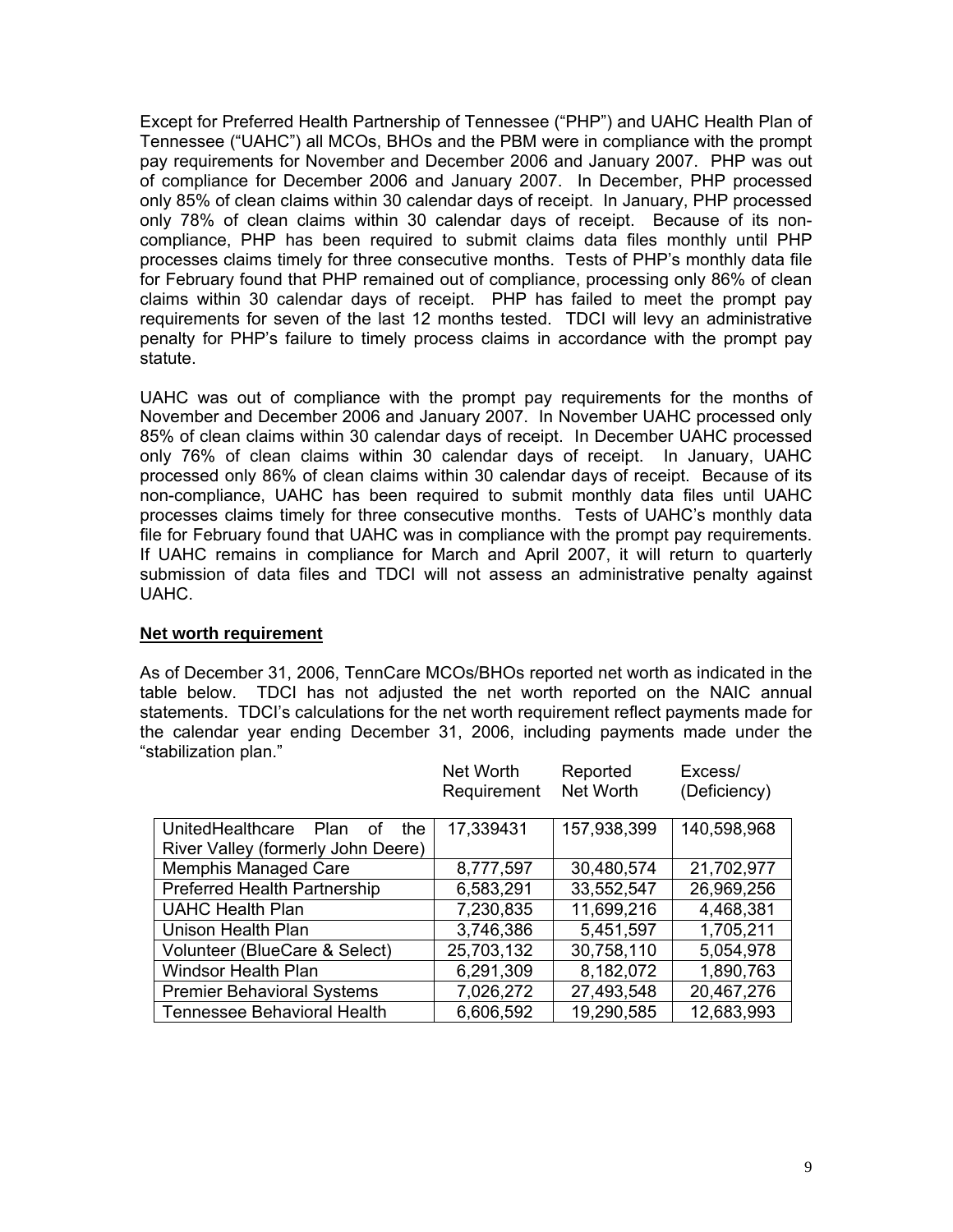# **FINANCIAL ISSUES**:

# **Xantus Healthplan of Tennessee, Inc. (Xantus)**

*No change.* 

# **Tennessee Coordinated Care Network d/b/a Access MedPlus (TCCN)**

*No change.* 

#### **Universal Care of Tennessee (Universal)**

On February 16, 2007, Universal received \$20,000,000 from TennCare in compromise and settlement of the \$75,000,000 claim filed against the State of Tennessee in the Claims Commission by Universal prior to it being placed in liquidation.

#### **Success of Fraud Detection and Prevention**

The Office of Inspector General (OIG) was established 2 1/2 years ago (July 1, 2004). The mission of the OIG is: *To identify, investigate, and prosecute persons who commit fraud or abuse against the TennCare program.* The OIG staff receives case information from a variety of sources including: local law enforcement, the Tennessee Bureau of Investigation (TBI), the TennCare Bureau, Health Related Boards (HRB), the Department of Human Services (DHS), other state agencies, health care providers, Managed Care Contractors (MCCs), OIG data mining, and the general public via the OIG web site, faxes, letters, and phone calls to the OIG hotline. The statistics for the third quarter of the 2006 - 2007 fiscal year are as follows:

*NOTE: Included are the fiscal year totals (FYT) and the grand totals to date (TD) -- since the OIG was created (July 2004)* 

|                       | Quarter | <b>FYT</b>   | Grand<br><b>Total</b> |
|-----------------------|---------|--------------|-----------------------|
| <b>Cases Received</b> |         | 4,505 16,607 | 73,294                |
| Cases Closed*         | 3,525   | 15,393       | 714                   |

#### **Summary of Enrollee Cases**

*\*Cases are closed when there is inadequate information provided to investigate the complaint, the information has been researched and determined to be unfounded, the case was referred to another agency (as per appropriate jurisdiction), or prosecuted by the OIG and closed. This number also includes reports the OIG runs for the TennCare Bureau regarding potential fraud or abuse.* 

| Summary of Enrollee Abuse Cases   |       |        |  |
|-----------------------------------|-------|--------|--|
| <b>FYT</b><br>Quarter             |       |        |  |
| Abuse Cases Received              | 2.769 | 14.248 |  |
| Abuse Cases Closed                | 911   | 4.641  |  |
| Abuse Cases Referred <sup>1</sup> | 1 894 | 10 434 |  |

#### **Summary of Enrollee Abuse Cases**

<sup>1</sup> Abuse cases may be referred to the appropriate Managed Care Organization (MCO), *the TennCare Bureau, or DHS for further review.*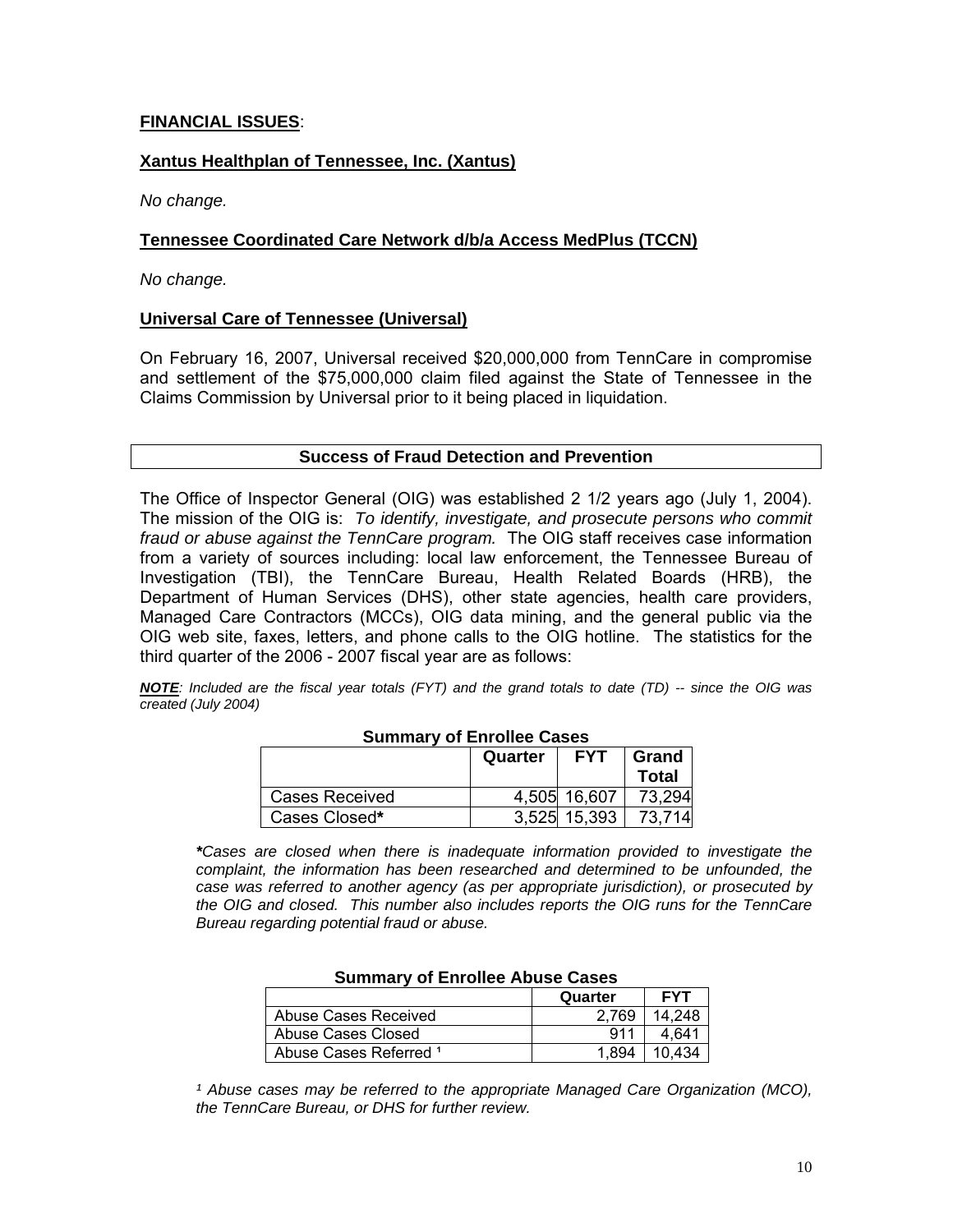|                          | Quarter | <b>FYT</b> | Grand<br><b>Total</b> |
|--------------------------|---------|------------|-----------------------|
| Cases opened             | 66      | 228        | 870                   |
| Cases closed             |         | 137        | 746                   |
| Cases referred to TBI*   |         |            |                       |
| Cases referred to HRBs** |         |            | 66                    |

# **Summary of Provider Cases**

*\*The OIG refers provider cases to the TBI Medicaid Fraud Unit (as per state and federal law) and assists with these investigations as requested. \*\*Health Related Boards* 

|             | .<br>--------------- |            |                |
|-------------|----------------------|------------|----------------|
|             | Quarter              | <b>FYT</b> | Grand<br>Total |
| Arrests     |                      | 131        |                |
| Convictions |                      | 46         | 29             |
| Diversions* |                      | 16         | 45             |

#### **Summary of Arrests & Convictions**

**Note:** *Special Agents were not in the field making arrests until February 2005. \*Judicial Diversion: A guilty plea or verdict subject to expungement following successful completion of probation. Tennessee Code Annotated § 40-35-313 \*Pre-trial Diversion: Prosecution was suspended and if probation is successfully completed, the charge will be dismissed. Tennessee Code Annotated § 40-15-105* 

|                     | <b>QUARTER</b> | <b>FYT</b>   | <b>GRAND</b> |
|---------------------|----------------|--------------|--------------|
|                     |                |              | <b>TOTAL</b> |
| <b>Fines</b>        | \$6,000.00     | \$20,600.00  | \$52,125.00  |
| Court Costs & Taxes | \$1,798.50     | \$12,255.30  | \$27,070.80  |
| Drug Funds          | \$132.50       | \$1,266.50   | \$3,276.00   |
| Restitution         | \$60,822.06    | \$238,329.25 | \$729,563.77 |

There is an aggressive push to pursue enrollees who have committed fraud or abuse against the TennCare program. The primary criminal cases types are: drug cases (drug diversion, drug seekers, and forged prescriptions), reporting a false income, access to insurance, and living outside of the State of Tennessee.

| <b>Arrest Categories</b>           |     |
|------------------------------------|-----|
| Drug Diversion/Forged Prescription | 258 |
| Access to Insurance                | 48  |
| <b>Operation Falcon III</b>        | 32  |
| False Income                       | 20  |
| Ineligible Person Using Card       | 16  |
| Living Out Of State                | 8   |
| <b>Asset Diversion</b>             | 6   |
| <b>Theft of Services</b>           | 6   |
| <b>ID Theft</b>                    | 3   |
| <b>GRAND TOTAL</b>                 |     |

#### **Arrest Categories**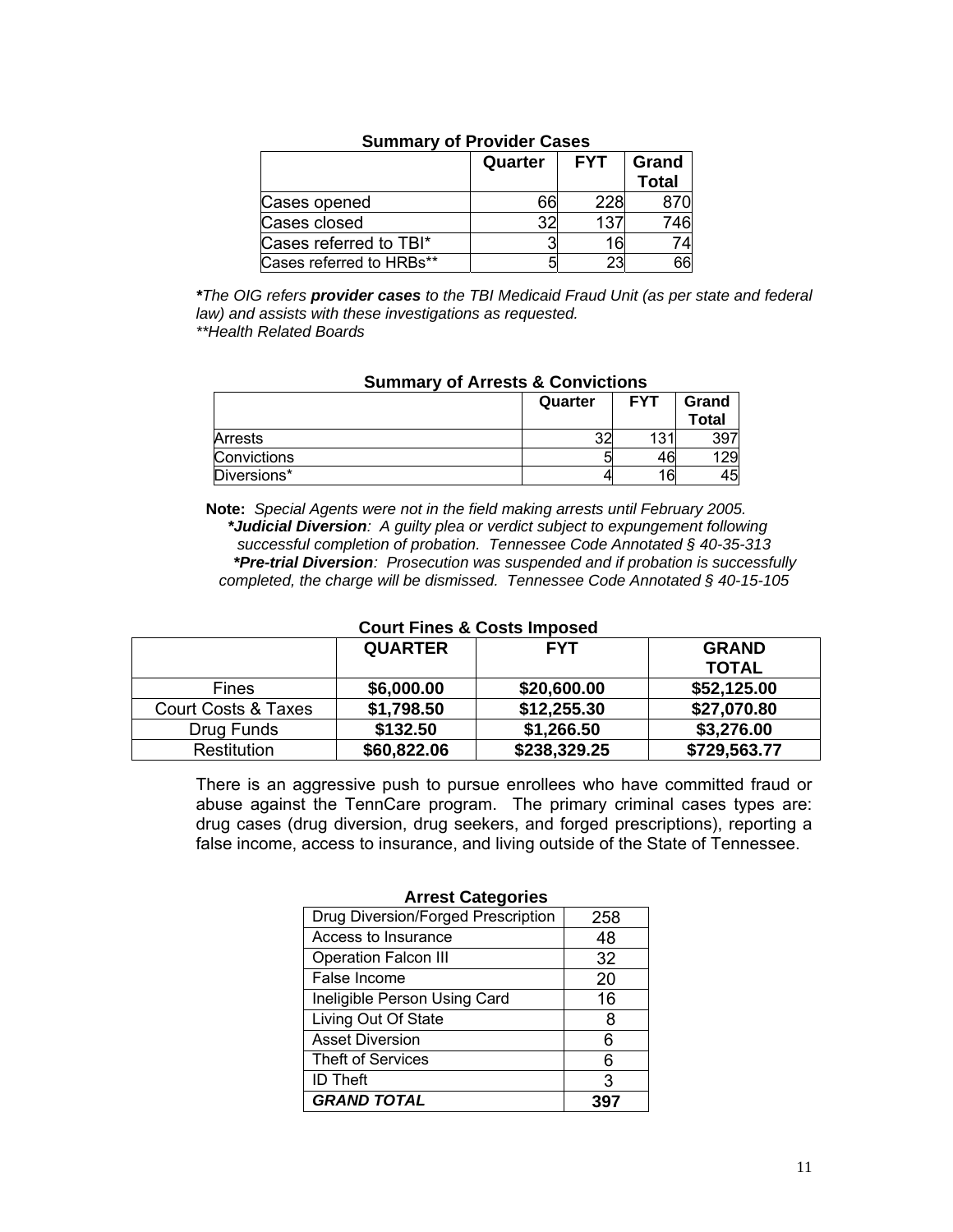| Termoare Referrats & Recoupliferits   |              |              |                    |  |
|---------------------------------------|--------------|--------------|--------------------|--|
|                                       | Quarter      | <b>FYT</b>   | <b>Grand Total</b> |  |
| Pharmacy Lock-in (1)                  | 32           | 137          | 810                |  |
| Recoupment (2)                        | \$109,247.97 | \$296,163.83 | \$646,394.12       |  |
| Recommended TennCare Terminations (3) | 1.695        | 9.756        | 20,216             |  |
| Potential Savings (4)                 | \$5,593,500  | \$32,395,200 | \$75,928,477       |  |

# **TennCare Referrals & Recoupments**

#### **Footnotes for the** *TennCare Referral and Recoupments* **table**

 **(1)** The total in the last column is for the time period of September 2004 through March 31, 2007. Pharmacy lock-in referrals are sent to the TennCare Bureau for consideration. **(2)** The total in the last column reflects dollars collected by the OIG and sent to the TennCare Bureau from February 15, 2005, (when a Fiscal Manager and an attorney joined the OIG staff to facilitate and document this process) through March 31, 2007.

**(3)** Enrollee recommendations sent to the TennCare Bureau for consideration based on reports run from *file net* (i.e. Prisoner Report, State Wage Report, the Deceased Report, and the PARIS Report). Reports are run upon availability on *file net*.

**(4)** There were 1,695 enrollee terminations recommended for the third quarter. The TennCare Bureau uses \$3,592.32 as the average annual cost per enrollee for Medical, Pharmacy Services, BHO, and Dental, and \$3,082.44 for Medical and Pharmacy Services only (an average of \$3,300 was used for this total figure). [NOTE: Previous reports reflected the number \$4,181.04 as the average annual cost per enrollee.]

|                       | Quarter | <b>FYT</b> | Grand<br><b>Total</b> |
|-----------------------|---------|------------|-----------------------|
| OIG Hot Line          | 996     | 2,867      | 12,038                |
| OIG Mail Tips         | 83      | 270        | 2,665                 |
| OIG Web Site          | 414     | 1,327      | 4,091                 |
| <b>OIG Email Tips</b> | 108     | 318        | 1.907                 |

# **Investigative Sources**

 The OIG staff provided presentations or attended meetings for the following organizations/contacts during this quarter:

- a Meetings with local law enforcement officials:
	- \*2 of the Judicial Task Forces
	- \*7 District Attorneys
	- \*27 Sheriffs and Chiefs of Police
- b. Demonstrations: Shared Health
- Prescription Monitoring Program CoverTenn electronic interface system c. Presentations: Middle Tennessee Medical Group Management **Association**  Murfreesboro Dental Association Girl Scouts d. Meetings: Law Enforcement Committee Monthly Meeting (Brentwood, Tn) Franklin Rotary Club MCC Roundtable Institute of Internal Auditors
	- CoverTn/Kids/RX & Access Tennessee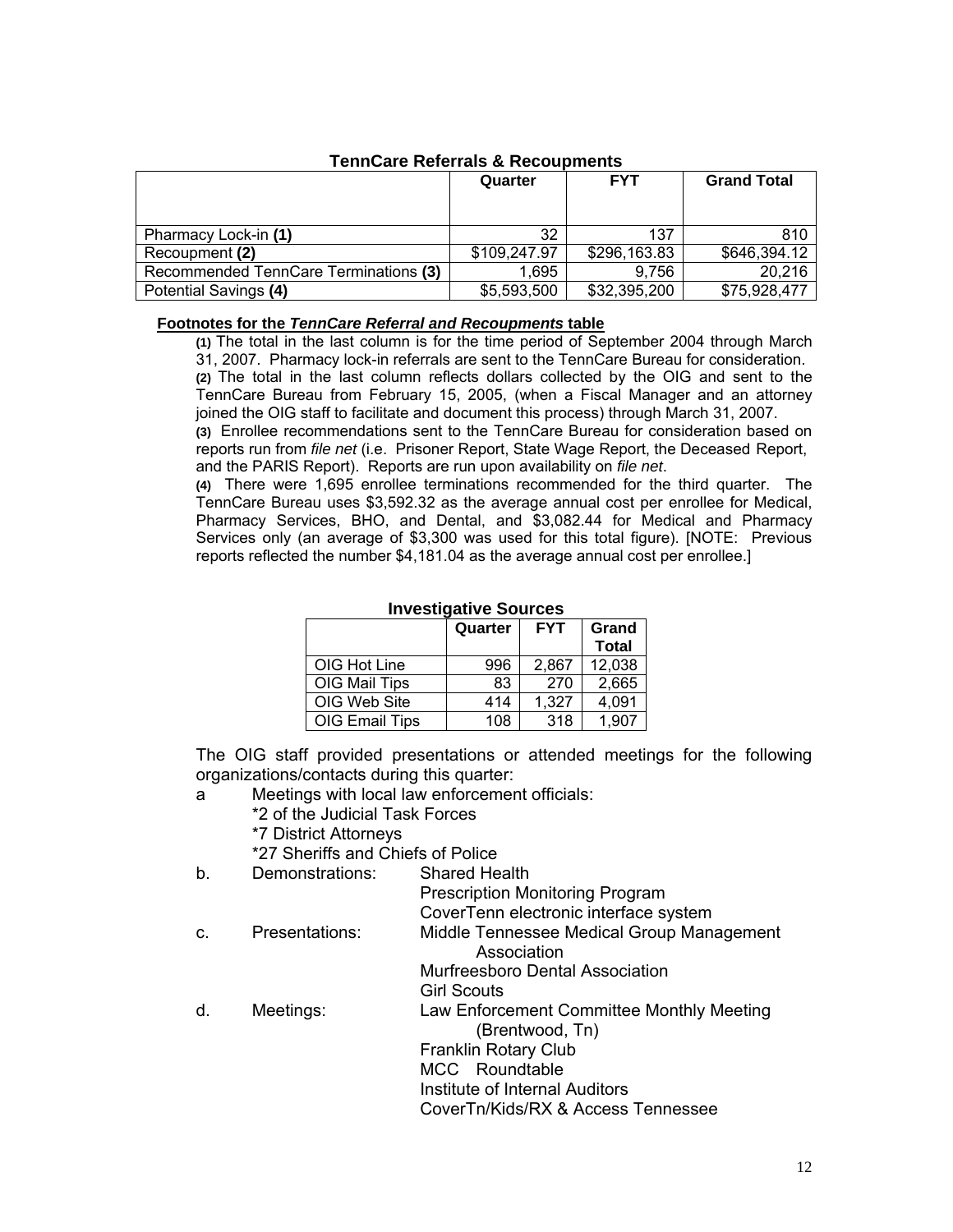#### Legislative hearings Nursing Home Roundtable

 The OIG started working with Medicaid fraud units within states that touch Tennessee: Mississippi, Alabama, Kentucky, Virginia, Arkansas, Georgia, Missouri, and North Carolina. This sharing of data has been extremely valuable to the mission of the OIG.

 The OIG staff continues to work with the State's contractor, Medstat, to develop the fraud and abuse detection software system. The OIG is working with this vendor to initiate proactive reports for identifying TennCare fraud. Targeted queries are generated on a routine basis. The goal behind these reports and queries is to assist with a successful OIG investigation and prosecution of individuals who have violated the law as it pertains to TennCare fraud.

 Four employee vacancies were created during this quarter due to two transfers to other state agencies, one termination, and one promotion to a vacancy. There will be an evaluation of these vacancies to ensure they will be filled appropriately.

 Training continued for OIG personnel during this quarter. The Special Agents began completing an annual In-Service training that includes POST required courses, new policies and procedures, all qualifications with approved weapons, a legal update, etc. All continuing education hours have begun for OIG "professional" staff members, i.e., attorneys, accountant, registered nurses, and information technology personnel.

 The OIG Legal Division has assisted OIG staff members by providing legal advice on issues including how to meet the requirements of various statutes and drafting and reviewing documents that have legal implications. The Legal Division facilitates the case preparation process and works closely with various District Attorneys toward a successful prosecution of OIG cases. They review all legal matters of the OIG and advise on pending legislative issues.

The Inspector General and the Deputy Inspector General over Criminal Investigations have continued visits to various Tennessee counties. In each jurisdiction visited, there is a courtesy call to the Sheriff and Chief of Police. The goal is to continue to solidify the collaboration between local law enforcement and the OIG. More visits are planned for the next quarter.

The OIG continues to maintain accredited status by complying with the standards of the Commission on Accreditation for Law Enforcement Agencies (CALEA). The OIG was accredited in November 2006. The State of Tennessee OIG is the only Inspector General agency to achieve law enforcement accreditation both nationally and internationally.

 The OIG website was implemented during the second quarter. This will be helpful with the "Tips for Cash" Program by providing updates on the resolution of cases as they occur.

 An OIG Special Agent has been selected to attend the summer session of the FBI National Academy in Quantico, Virginia. This is a very prestigious school that is often referred to as the Harvard of law enforcement. The State of Tennessee only receives about 12 slots a year so the competition in the law